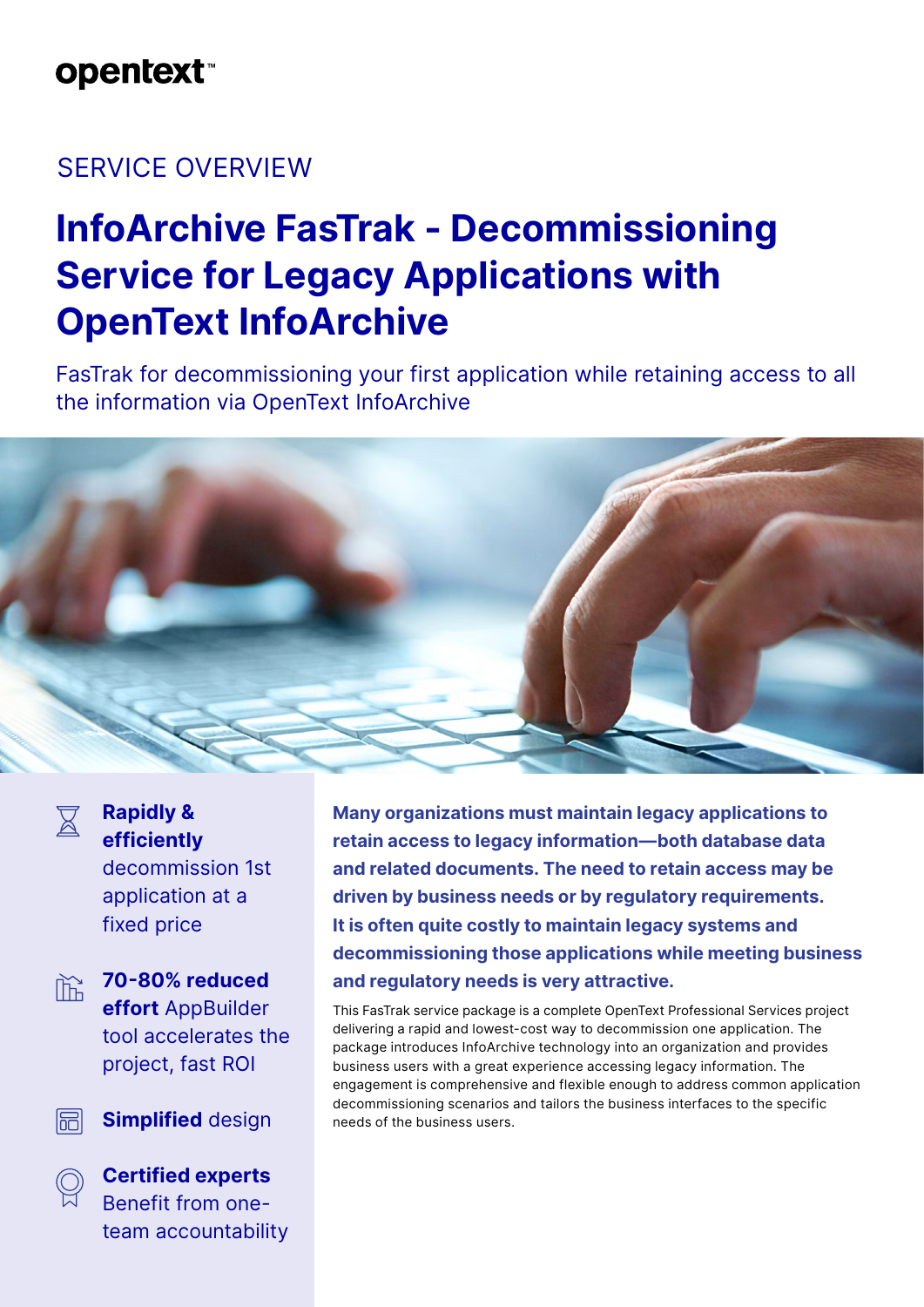# **opentext™**

### **Case study**

OpenText Professional Services drives down costs for long term archiving of logistics records for Agility Logistics and maintains rapid access to records for compliance and customer account management.



*"Professional Services plays a crucial role with the right engineers, architects, and managers. The value of the product is really very tightly linked or integrated to the people you bring to the table at the end of the day. We have 24x7 support with OpenText."*

**Deepak Sharma** Global IT Director, Business Solutions and Support

#### **Efficiently decommission 1st application for a fixed price**

Leveraging experience and specialized tools, OpenText Professional Services will decommission one application including up to 500Gb of information for a fixed price. The project quickly and successful implements the OpenText InfoArchive solution in two technical environments and archives application database information and unstructured content such as documents from the legacy application. Additional results include a fully configured business user interface in InfoArchive supporting continued access to archived information and positioning the customer for decommissioning of the legacy application at the time of their choosing. Knowledge transfer to the customer's project team is included to enable a smooth solution transition and further utilization of the InfoArchive solution within the organization. Additional comprehensive product training and certification is available and recommended from OpenText as project add-ons.

#### **The OpenText AppBuilder tool accelerates the project – 70% reduced effort, faster ROI**

This FasTrak project features proven execution methods and the Professional Services AppBuilder tool to accelerate InfoArchive application definition. The expert use of our tools saves up to 70% of the effort in configuring the application resulting in a faster go-live and opportunity to achieve ROI sooner from the legacy application decommissioning process.

#### **Streamline design of business interfaces to access archived information**

Beyond removing costs of maintaining obsolete systems, business user access to archived information is key to achieving business benefits from legacy application decommissioning. The proven Professional Services AppBuilder tool substantially removes risk of decommissioning a legacy application by streamlining design of business interfaces to access archived information.

#### **Certified experts and one-team accountability**

As the product vendor, OpenText delivers as one team! Professional Services has unparalleled access to their Customer Support and Product Engineering teams who have mutual accountability to customer success and satisfaction. Customers benefit from this one-team accountability and innovative problem-solving commitment.

Related services

- **[User Adoption and Change Management advisory services](https://www.opentext.com/products-and-solutions/services/training-and-learning-services/user-adoption-services)**
- **[Training and Certification \(instructor led, delivered remotely](https://www.opentext.com/products-and-solutions/services/training-and-learning-services/course-catalog/opentext-infoarchive)   [or in-person options\)](https://www.opentext.com/products-and-solutions/services/training-and-learning-services/course-catalog/opentext-infoarchive)**
- **[Learning on Demand \(self-paced\) training](https://www.opentext.com/products-and-solutions/services/training-and-learning-services/learning-on-demand)**
- **[Managed Services: fully managed or customized services](https://www.opentext.com/products-and-solutions/services/managed-services)**